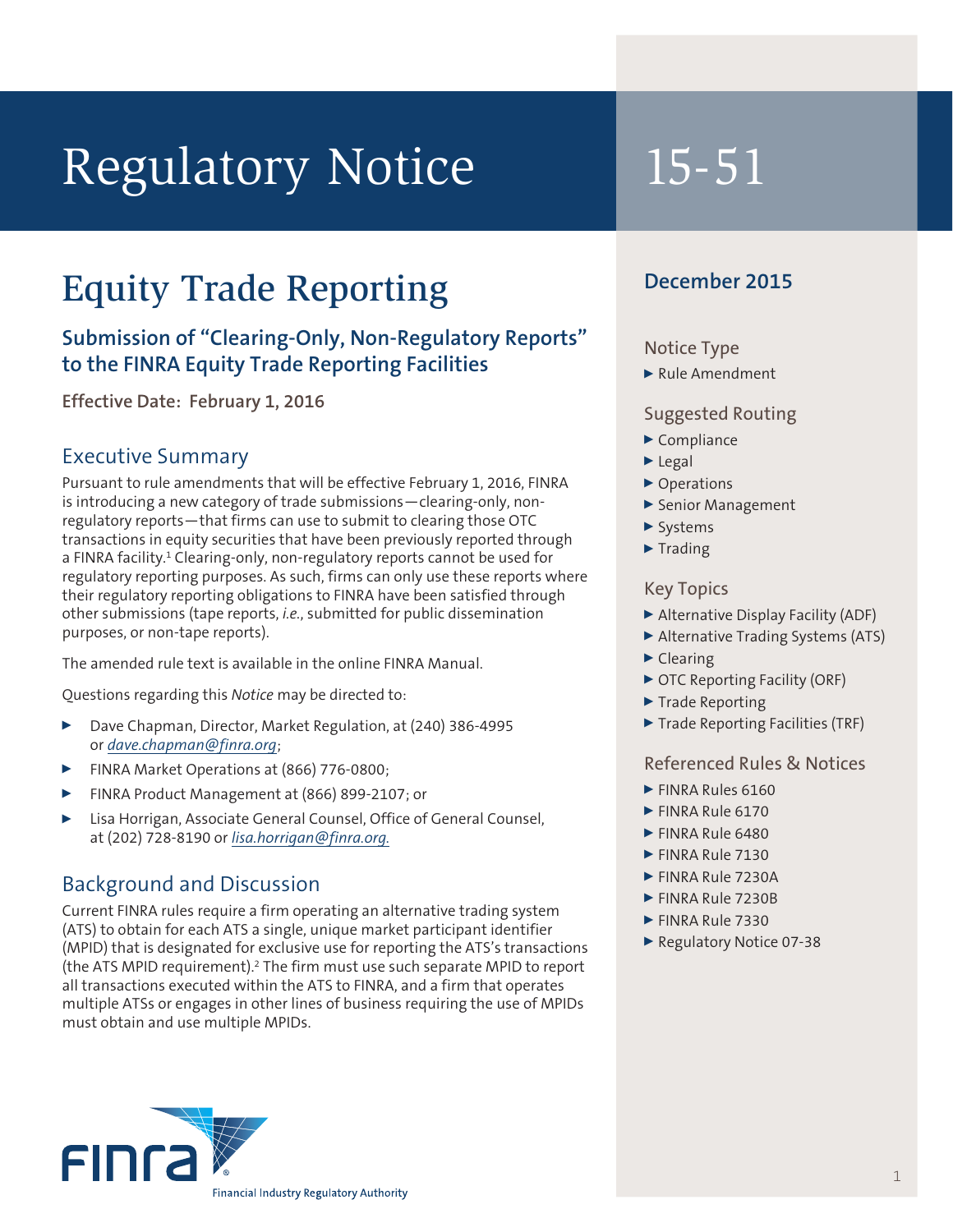Some firms that operate an ATS and use a FINRA facility to submit trades to the National Securities Clearing Corporation (NSCC) for clearance and settlement prefer to use their main broker-dealer MPID on their clearing submissions. To accommodate these firms, FINRA has amended its rules to introduce "clearing-only, non-regulatory" reports.<sup>3</sup> With this new type of report, the transaction is submitted solely to facilitate clearing and not for purposes of dissemination or satisfying a firm's non-tape, regulatory reporting obligations, *e.g.*, to identify FINRA member firms that are parties to the trade and not otherwise identified in the tape report.<sup>4</sup> Pursuant to the amendments, ATSs are relieved of the requirement to use their unique ATS MPID—and are permitted to use another MPID—on this subset of reports. In addition, FINRA notes that while the amendments were prompted by issues involving ATS trade reporting, any firm (*e.g.*, a firm that does not operate an ATS but nonetheless uses multiple MPIDs) could submit clearing-only, non-regulatory reports, in accordance with the amendments, if all other regulatory reporting requirements have been met.

As set forth in the amendments, a firm may submit a clearing-only, non-regulatory report to a FINRA facility only for a previously executed trade for which a tape report has been submitted to the facility, or for the offsetting portion of a riskless principal or agency transaction for which a non-tape, non-clearing report already has been submitted to the facility satisfying FINRA reporting requirements.<sup>5</sup> In other words, the information contained in a clearing-only, non-regulatory report must be reported to the FINRA facility in other submissions. When submitting clearing-only, non-regulatory reports, firms must use a unique indicator to denote that the report is submitted solely for purposes of clearing the transaction and not for purposes of satisfying any regulatory reporting requirements.6

A clearing-only, non-regulatory report cannot be used to satisfy any regulatory reporting requirement under FINRA rules that may apply to the transaction. Thus, firms should submit such reports only where the firm's regulatory reporting obligations have been satisfied through other reports (tape or non-tape, as applicable) submitted to the FINRA facility. Submission of a clearing-only, non-regulatory report constitutes certification by the firm that it has satisfied all regulatory reporting requirements that may apply to the transaction through its other submissions.7

FINRA notes that clearing-only, non-regulatory reports may only be submitted if the transaction was previously reported to a FINRA facility for regulatory purposes. Consequently, a step-out/step-in or offsetting riskless principal leg of a trade executed on an exchange should not be submitted as a clearing-only, non-regulatory report. While not required by FINRA rules, such entries do not duplicate entries previously submitted to FINRA. FINRA further notes that where a firm must cancel or reverse a trade for which a clearing-only, non-regulatory report has previously been submitted, the firm should also use the clearing-only, non-regulatory report indicator on the clearing report reflecting the cancellation or reversal.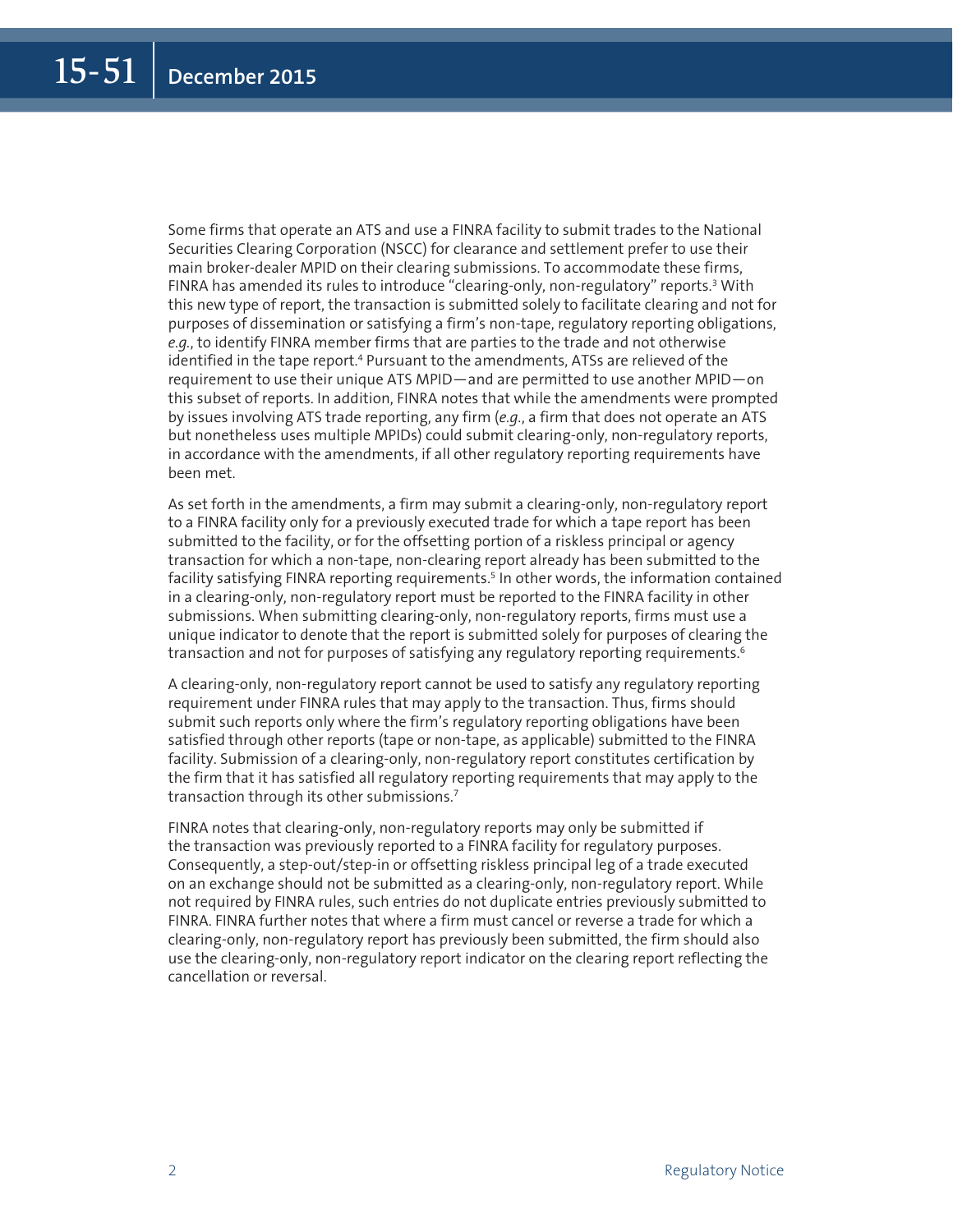Although clearing-only, non-regulatory reports cannot be used by firms to satisfy their regulatory reporting obligations, the information contained in such reports must nonetheless be consistent with previously submitted information for the same transaction, unless otherwise expressly provided under FINRA rules. Pursuant to the amendments, firms that operate an ATS are expressly allowed to use an MPID other than their ATS MPID on clearing-only, non-regulatory reports.8 This relief relates solely to the ATS MPID requirement, and the firm with the trade reporting obligation under FINRA rules ("executing party") must continue to be identified as such in all clearing-only, nonregulatory reports.

In addition, firms are not required to use the short sale (or short sale exempt) indicator, if applicable, on clearing-only, non-regulatory reports.<sup>9</sup> In accordance with current guidance, the short sale indictor must be included on the tape report and, if submitted, on the non-tape, non-clearing report that identifies the FINRA member firm that is selling short (or short exempt).<sup>10</sup> This guidance is not changing, and pursuant to the amendments, the firm is not required to duplicate this information on the clearing-only, non-regulatory report.

As of February 1, 2016, pursuant to the amendments, a firm that operates an ATS and elects to use an MPID other than its unique ATS MPID on its clearing submissions to FINRA is required to submit clearing-only, non-regulatory reports, in addition to the regulatory reports submitted under the firm's ATS MPID.

#### Application of the Amendments

To further illustrate the application of the amendments, FINRA is providing the following detailed example: FINRA member Firm 1 operates an ATS that uses the MPID "MATS," and Firm 1's main broker-dealer MPID is "MAIN." Firm 1 executes an agency cross transaction in its ATS between FINRA member Firm 2, as the buyer, and FINRA member Firm 3, as the seller. In this example, the ATS knows the identity of the two FINRA member firms whose orders are being crossed in the ATS. Under FINRA rules, using its ATS MPID "MATS," Firm 1 must report the transaction to FINRA for public dissemination (for purposes of this example, "MATS" reports a cross transaction) and must submit non-tape report(s) to identify Firms 2 and 3 as parties to the trade, because they are FINRA member firms ("MATS" sells to Firm 2 and "MATS" buys from Firm 3).

Firm 1 has the option, but is not required, to report the transaction to FINRA for submission to NSCC for clearance and settlement. Firm 1 may elect to use its ATS MPID on its clearing submissions, *i.e.*, Firm 1 would designate the non-tape reports showing "MATS" sells to Firm 2 and "MATS" buys from Firm 3 for clearing. In that instance, Firm 1 would not use the clearing-only, non-regulatory report, because the clearing reports are also satisfying Firm 1's reporting obligation under FINRA rules to identify Firms 2 and 3 as parties to the trade.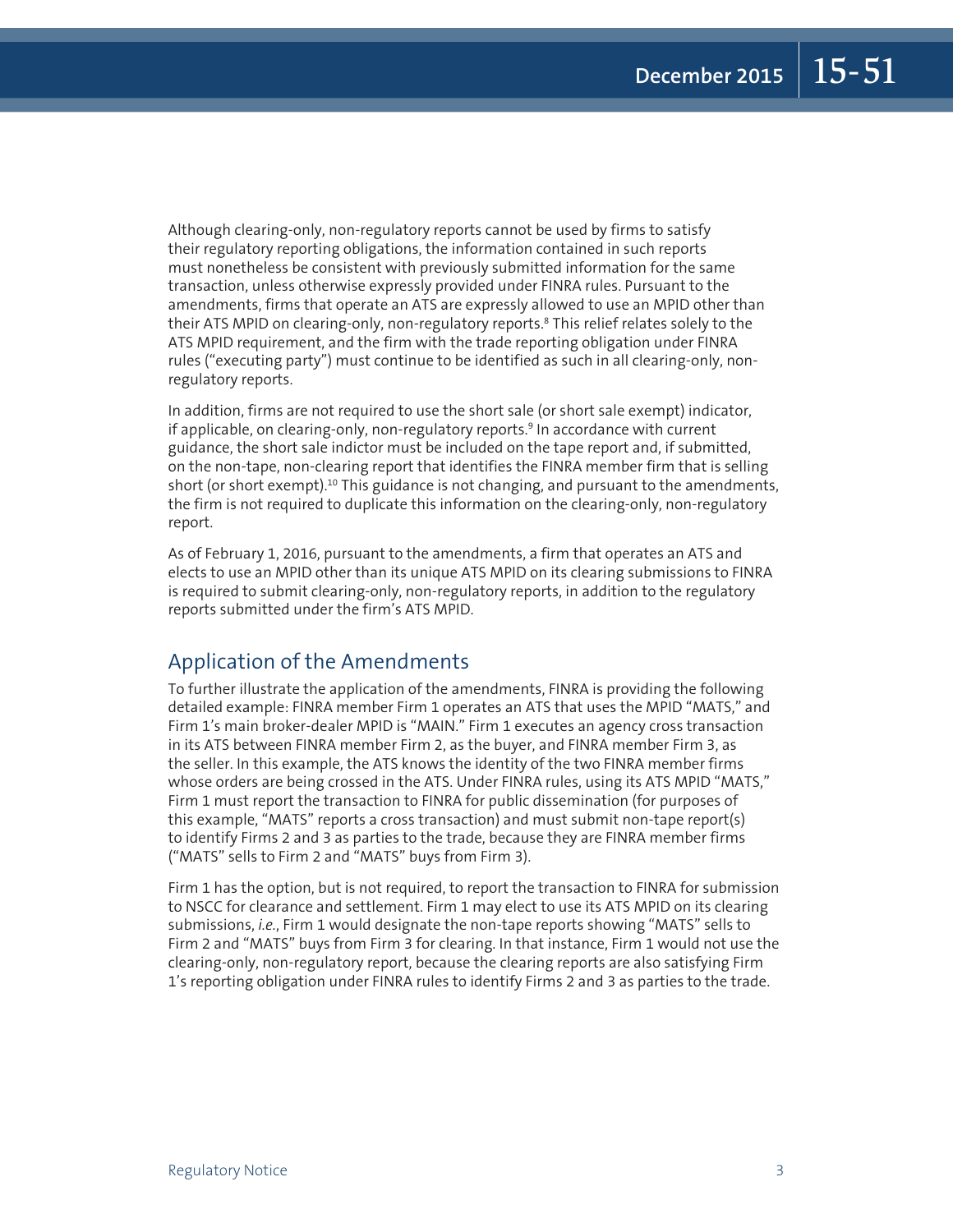Alternatively, Firm 1 may use an MPID other than its ATS MPID, *e.g.*, its main broker-dealer MPID, on its clearing submissions. In that instance, pursuant to the amendments, Firm 1 must submit two additional reports—*i.e.*, two clearing-only, non-regulatory reports with the firm's main broker-dealer MPID ("MAIN" sells to Firm 2 and "MAIN" buys from Firm 3). In making such submissions, Firm 1 is certifying that it has satisfied all regulatory reporting requirements through the submission of the tape ("MATS" reports a cross) and non-tape, non-clearing ("MATS" sells to Firm 2 and "MATS" buys from Firm 3) reports.<sup>11</sup> The same would be true if the firm used an MPID other than its main broker-dealer MPID or its unique MPID used for the ATS.

#### Current Trade Reporting Guidance Is Not Changing

FINRA notes that use of the clearing-only, non-regulatory report is not mandatory, and firms may continue to use their clearing submissions to satisfy their regulatory reporting obligations. In that instance, a firm that operates an ATS is required to use its ATS MPID on all tape and non-tape reports, including clearing reports, submitted to FINRA, except where otherwise expressly permitted under current guidance. Specifically, on required nontape reports, a firm that operates an ATS is permitted to use the MPID of the firm's desk or department that originally received and routed the order to the ATS in the limited instance where the ATS does not know the identity of the other FINRA member firms that are parties to the trade.<sup>12</sup>

For example, a firm receives two FINRA member firm client orders at another department and routes the orders to the firm's ATS. The orders are crossed against each other in the ATS. The identities of the FINRA member firm clients are not known by the ATS. The ATS uses the MPID "MATS" and the other department uses the MPID "MOTH." The firm must use the ATS MPID on the tape report. However, because the ATS does not know the identity of the two FINRA member firms, current guidance permits the firm to use the non-ATS MPID "MOTH" on the non-tape report(s) required to satisfy the firm's regulatory reporting obligation to identify the other FINRA member firms involved in the trade.

FINRA is not changing this guidance as a result of the amendments, and firms are not required to use their ATS MPID in this limited instance. If, in the example above, the firm submits a clearing report using the MPID "MOTH" that is also intended to satisfy its regulatory reporting obligations, then it should not use the new clearing-only, nonregulatory report.